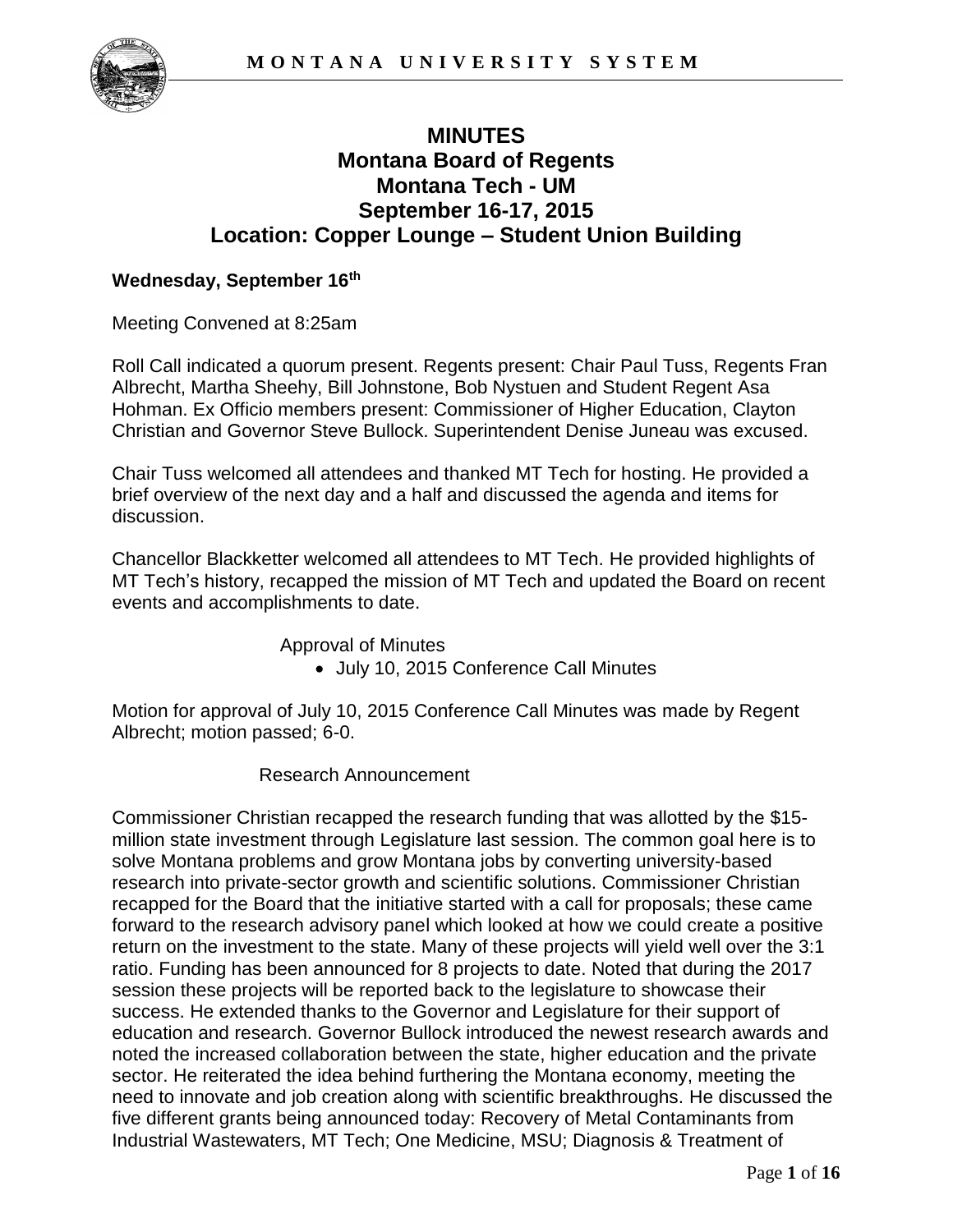Mental Illness, MSU; Enhancing Montana's Energy Resources, MSU; and Translational Science at the Neural Injury Center, UM. Each Project Leader gave a brief project overview to the Board. Discussion followed.

Commissioners and System Report

Commissioner's Report

Commissioner Christian informed the board the he will be forming an enterprise risk taskforce at OCHE. He discussed the importance related to enterprise risk and the need to focus on them at a higher level.

Commissioner Christian reviewed the Long Range Building Process (LRBP). He recapped the 9 steps related to this process. This process starts at the campus level to develop project lists; MSU/UM develop campus project priority lists. In the early spring OCHE, MSU and UM will meet to develop a proposed MUS consolidated LRBP project priority list. This list is submitted in March and approved by the Board in May. Ultimately the list will go to the Governor's budget office for final review and eventual presentation to the legislature.

He recapped and briefly discussed current projects underway, from previous sessions:

Recent LRBP State Funded Projects:

| Missoula College Building                            | \$29.0 Million   |
|------------------------------------------------------|------------------|
| Main Hall - UM Western (Phases $1 - 3$ )             | 14.5 Million     |
| Natural Resources Research Center Addition - Mt Tech | 5.0 Million      |
| Science Building - MSU-Billings                      | 10.0 Million     |
| Automotive Technology Building - MSU-Northern        | 5.9 Million      |
| <b>Great Falls College Roof Replacement</b>          | 1.0 Million      |
| <b>Great Falls College Land Acquisition</b>          | 1.5 million      |
| Significant Deferred Maintenance Funding thru A&E    | 4.5 million plus |
| 100% Authority Only Projects (O&M requests):         |                  |
| Jabs Building - MSU Bozeman                          | \$20.0 Million   |
| Student Athletic Academic Center - UM-Missoula       | 2.5 Million      |
| Gilkey Building - UM-Missoula                        | 9.5 Million      |
| Mansfield Library Student Success - UM-Missoula      | 3.2 Million      |
| Engineering Building - MSU-Bozeman                   | 60.0 Million     |

Deputy Commissioner Cech provided a brief update on the interstate passport: a national effort that focuses on transferability outside of the Montana system. The new framework focuses on lower-division general education, the common denominator among institutions – concentrating on it as a whole, not on an individual courses and allows for a cross-border "match" of outcomes-integrated general education for block transfer. Dr. Cech noted that Montana is working with WICHE on this initiative. Montana has submitted a grant requesting to be part of this initiative.

Ron Muffick, Director of Student Services, provided a brief update on the National Summit on Collegiate Financial Wellness. This was one of the board's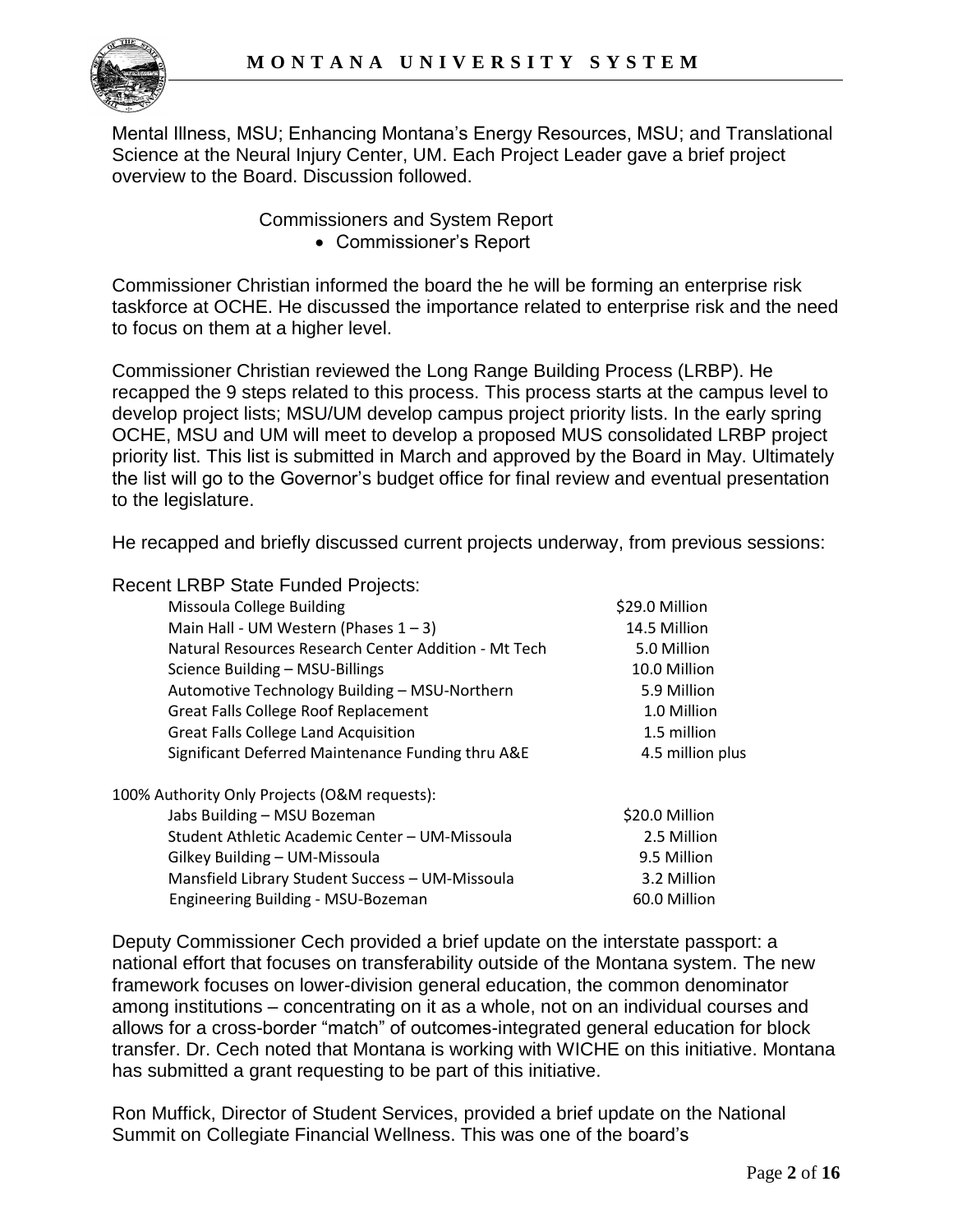

recommendations, to develop a collaborative, coordinated approach to financial literacy. Mr. Muffick noted that OCHE presented the Montana model and best practices at the national summit. The Montana financial literacy program is now being recognized as a leader at the national level. We remain the only state system with a system-wide program for financial literacy.

Commissioner Christian reiterated the importance for campuses across the system to take a customer-service center approach to addressing student needs to better serve students overall. Congratulations were extended to Mr. Muffick for his continued work on financial literacy and his great efforts on a state and national level.

- Campus Reports (Linked to agenda)
- Other

Two-Year and Community College Committee

### **INFORMATION**

a. Math Pathways Taskforce – Report on September Summit *Attachment #1*

Deputy Commissioner Cech, Dr. Mokwa and Dr. Lund shared an update on the Math Pathways Taskforce. Dr. Cech noted the overarching goal of Math Pathways is to remove the stumbling blocks, better articulate math requirements, and contextualize learning to develop an alternative math pathway to better increase college completion. Taskforce recommendations which include:

- 1. Provide clear options for non-STEM students in developmental math courses
- 2. Develop alternative non-STEM pathways for college-level, quantitative reasoning core math courses
- 3. Strengthen advising processes for math
- 4. Re-assess math requirements for non-STEM Majors

Discussion followed.

b. Montana Department of Labor and Montana University System Partnership to Foster New Workforce Development and Apprenticeship Opportunities *Attachment #1*

Dr. Kirk Lacy, Director of Industry Driven Workforce Development Partnership, presented on the recent partnership with the Department of Labor and Industry to foster new workforce development and apprenticeship opportunities. He detailed the alignment and partnerships goals. The initial areas of focus were discussed and include:

- 1. Using MUS/DLI Data to Develop College Level "Talent Development Pipeline & Gap Analysis"
- 2. Integrating Apprenticeships & Work‐Based Learning Opportunities into College Programs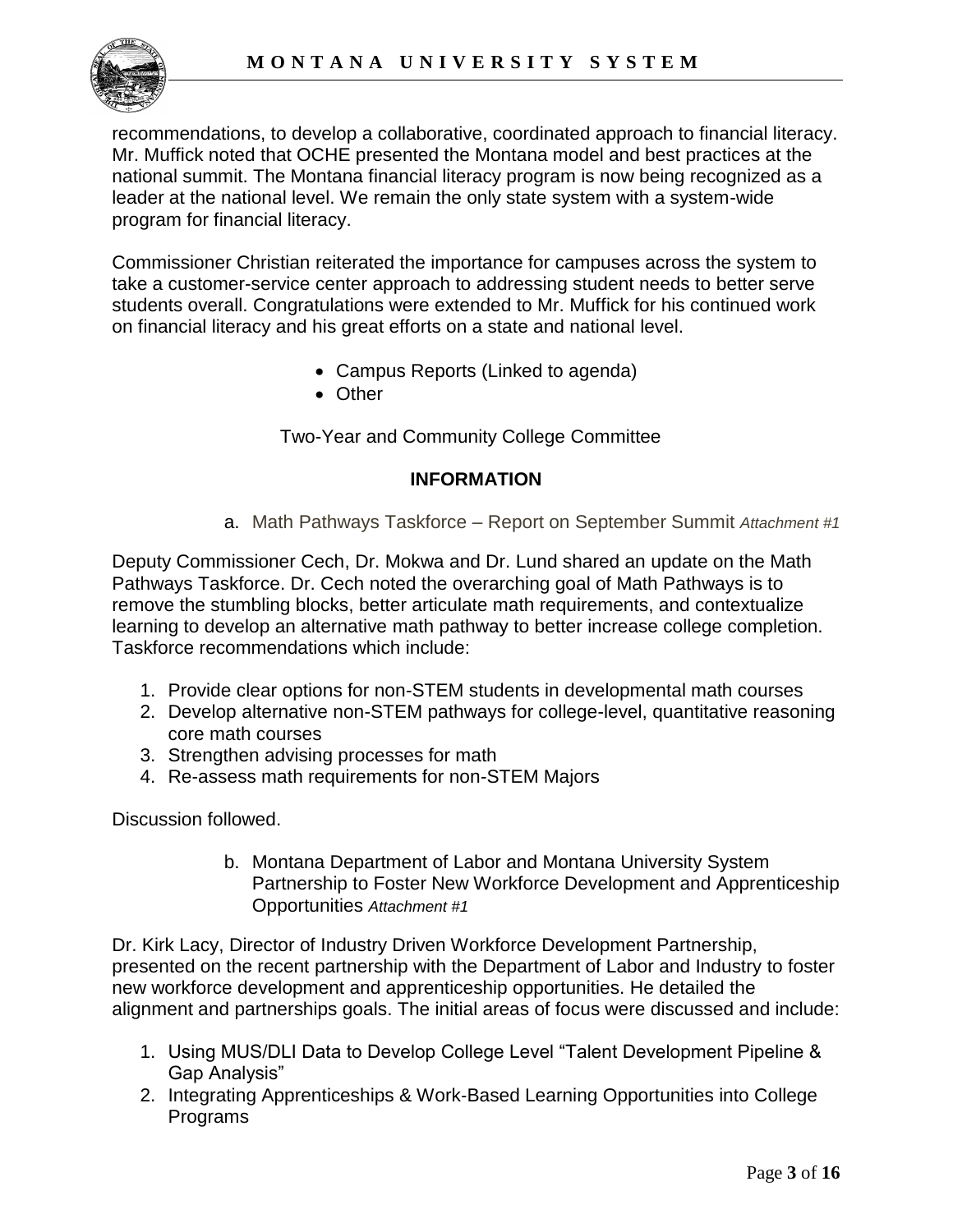

- 3. Joint MUS/DLI Outreach for Assessing & Serving Employer's Post‐Employment Training Needs
- 4. Evaluation of Employer / Union Training Programs for College Credit
- 5. Cultivating WIOA Partner "Priority Pilot Projects" for New Community & Sector Strategy Partnerships

Discussion followed.

c. HealthCARE Montana Grant – Progress Report *Attachment #1 | Attachment #2*

Dr. Shannon O'Brien, Dean of Missoula College, provided a progress report on HealthCARE Montana, a homegrown solution for Montana's Healthcare Workforce. The mission is to transform localized college healthcare education into a statewide workforce system. To create access to the rural needs in eastern Montana. Primary objectives and strategies were discussed and include: Employer Engagement, Workforce Needs Assessment, Rapid Response Team, Healthcare Apprenticeship Program, Curriculum Redesign, Separate Practical Nurse Certificate, Stand-alone Associate of Science Nursing (AS-RN), Articulation from AS-RN to BSN, Core Curriculum Common among Allied Health Programs across campuses, Student Success, Career Coaches, On-line Tutoring, EdReady, Prior Learning Assessment. These efforts represent ground breaking work related to healthcare education in Montana.

d. RevUp Montana Grant – Progress Report *Attachment #1 | Attachment #2*

Mr. Matt Springer provided a progress update on the RevUp Montana Grant. He provided a brief overview of the grant; this is a \$25 million workforce development initiative with ties to 13 colleges and the MT Department of Labor. There are 9 areas of occupational focus including: welding, fabrication, diesel technology, energy technology, machining, industrial electronics, industrial maintenance, commercial driving (CDL), entrepreneurship, and ‐ Developmental math, coaching, sector partnerships, etc. He discussed the program shifts related to the grant, including partitioned CAS/AAS programs into semester length "tiers"; aligning learning outcomes across colleges, embedding industry-recognized credentials into 40 programs. He discussed workforce navigators noting they are each in place at various institutions involved in the grant. They assist with case management, recruiting, retaining and placing students in the RevUp programs as well as spend time at local job service. He discussed the alignment of the program with the Department of Labor and Industry noting the efficient use of available resources, potential institutionalization of KIN and sector partnerships. He noted economic shifts related to post employment system. He noted that in the next 3-5 years 25% of existing workforce will retire and there are not enough young people to fill the void as well as the skills gap that will impact business productivity. This lead to a shift in strategy; focusing more on gaps analysis of current and anticipated short-term training needs. Discussion followed.

Executive Session

Regents Professor Nomination - MSU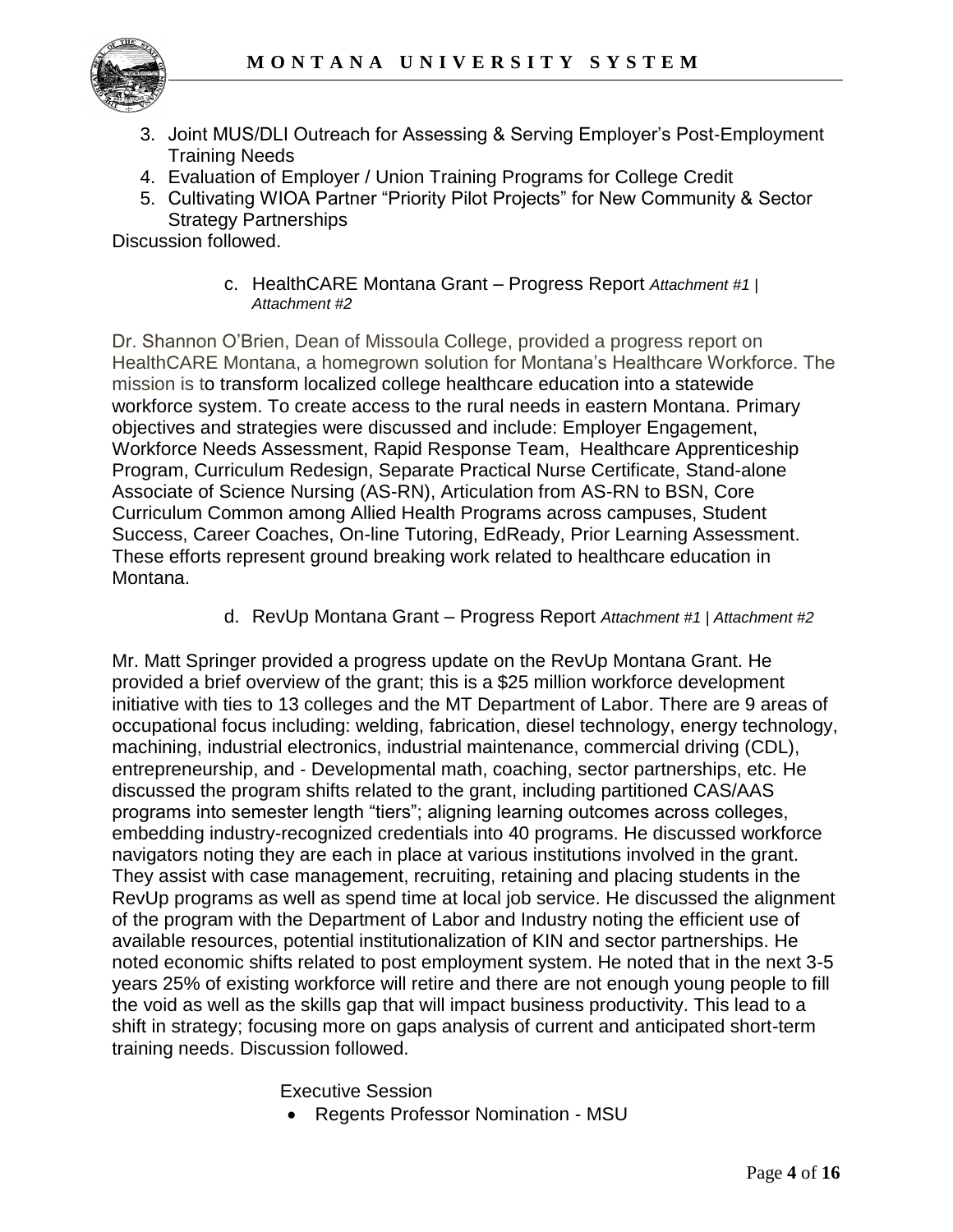

The Board convened for executive session at 11:45am to discuss a Regents Professor nomination submitted by MSU.

Administrative, Budget, & Audit Oversight Committee

## **CONSENT**

- a. Distribution of Timber Sales Revenue; OCHE *ITEM 168-102-R0915 | Attachment #1*
- b. Revision to BOR Policy 920.1 Information Technology and Telecommunications Equipment and Contracts; Purchase or Procurement; OCHE *ITEM 168-105-R0915 | Attachment #1*
- c. Request for Authorization to Enter into an Operating Agreement with the UMW Foundation; UM-Western *ITEM 168-1601-R0915 | Attachment #1*
- d. Request for Authorization to Extend Authority to Construct, Maintain, Repair and Replace New and Existing Parking, Street and Access Facilities; MSU-Bozeman *ITEM 168-2008-R0915 | Attachment #1*
- e. Request for Authorization to Acquire Real Property 2722 Normal Avenue, Billings; MSU-Billings *ITEM 168-2703-R0915 | Attachment #1*

### **INFORMATION**

a. Upgrade Building Automation Controls – Lommasson Center; UM-Missoula *| Attachment #1*

Vice President of Finance - UM, Mike Reid presented on this item. He noted that in accordance with Board of Regents Policy 1003.7, UM is presenting this informational item and will be seeking approval at a later date. Existing building commissioning services were performed on the Lommasson Center and it was determined that an upgrade to the building controls would provide energy savings and improved occupant comfort. Total project costs: \$1.2 million.

> b. Status Update on Residence Hall Construction, Dining Facilities Renovations, and Residence Hall Improvements; MSU-Bozeman

Vice President of Finance – MSU, Terry Leist presented this item to the board on projects approved in 2013 related to residence halls and dining facilities at MSU. The campus has experienced continued growth in residence halls. He noted the resident hall is moving forward and is in budget. The Dining Hall Renovation component has focused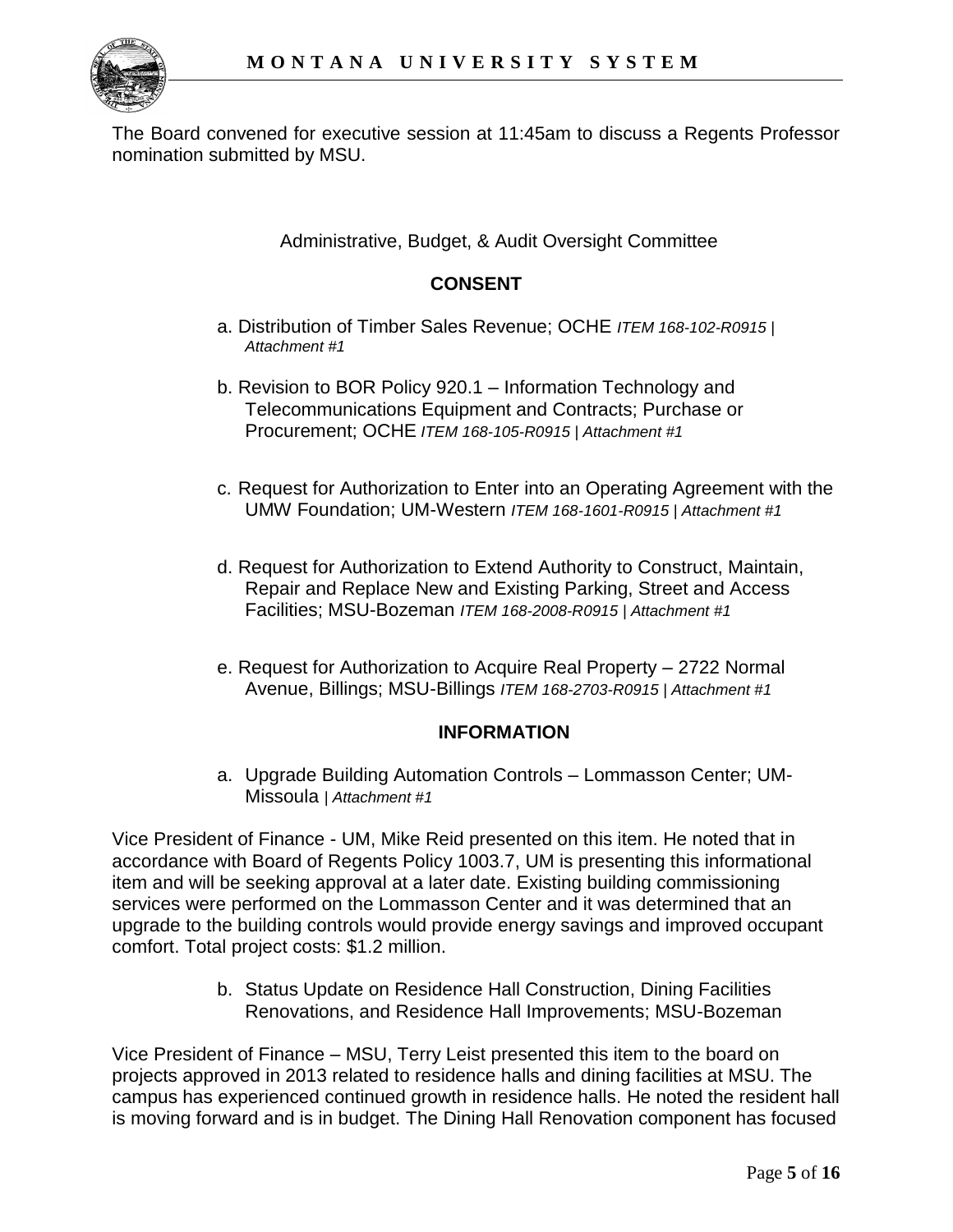

on renovation of Miller Dining Hall with preliminary planning for Harrison and Hannon **Halls** 

## **ACTION**

Budget Presentation & Discussion – Trevor/Robinson/Christian

Deputy Commissioner Trevor presented the FY 2015 budget overview. He briefly recapped the strategic plan, primary goals and the 20 year timeline showing the history of initiatives. System initiatives include the Tuition Freeze, Complete College Montana, the Research Initiative and Student Success Initiatives. Summary points include:

- Current Unrestricted funds for Ed Units comprise 34% of the total budget.
- Two funding eras: 1) flat/declining era; 2) tuition freeze era.
- Flat/declining era marked by increased tuition revenue
- Tuition revenue due to increased enrollment and non-resident tuition still increased by 40% in tuition freeze era
- Non-resident tuition, as a % of total tuition revenue, increased from 41% in 2005 to 51% in 2014 (budgeted for 56% in 2016)
- State % share has dropped from 76% in 1992 to 40% in 2016
- When taking into consideration: inflation, as well as resident and non-resident tuition and enrollment, the tuition freeze era recorded the highest level of educational revenue
- Enrollment: budgeting for a decline in resident students and growth in non-residents
- a. FY 2016 Operating Budgets; OCHE *ITEM 168-103-0915*
	- All Funds Summary
	- MUS Operating Budgets System Summary Information and Campus Specific Information

Deputy Commissioner Robinson discussed the operating budgets of all fund groups for the institutions and agencies of the Montana University System for the fiscal year commencing July 1, 2015, as submitted by each of the units, recommended by the Commissioner of Higher Education, and summarized in the system and campus budget schedules, are hereby authorized. In order to allow flexibility as authorized by the Legislature in HB 2, the Board of Regents authorizes the Commissioner of Higher Education or his designee to approve transfers between programs from the approved operating budgets. He noted the total increase of 8% overall. The Commissioner of Higher Education or his designee shall be authorized to approve budget amendments. Discussion followed.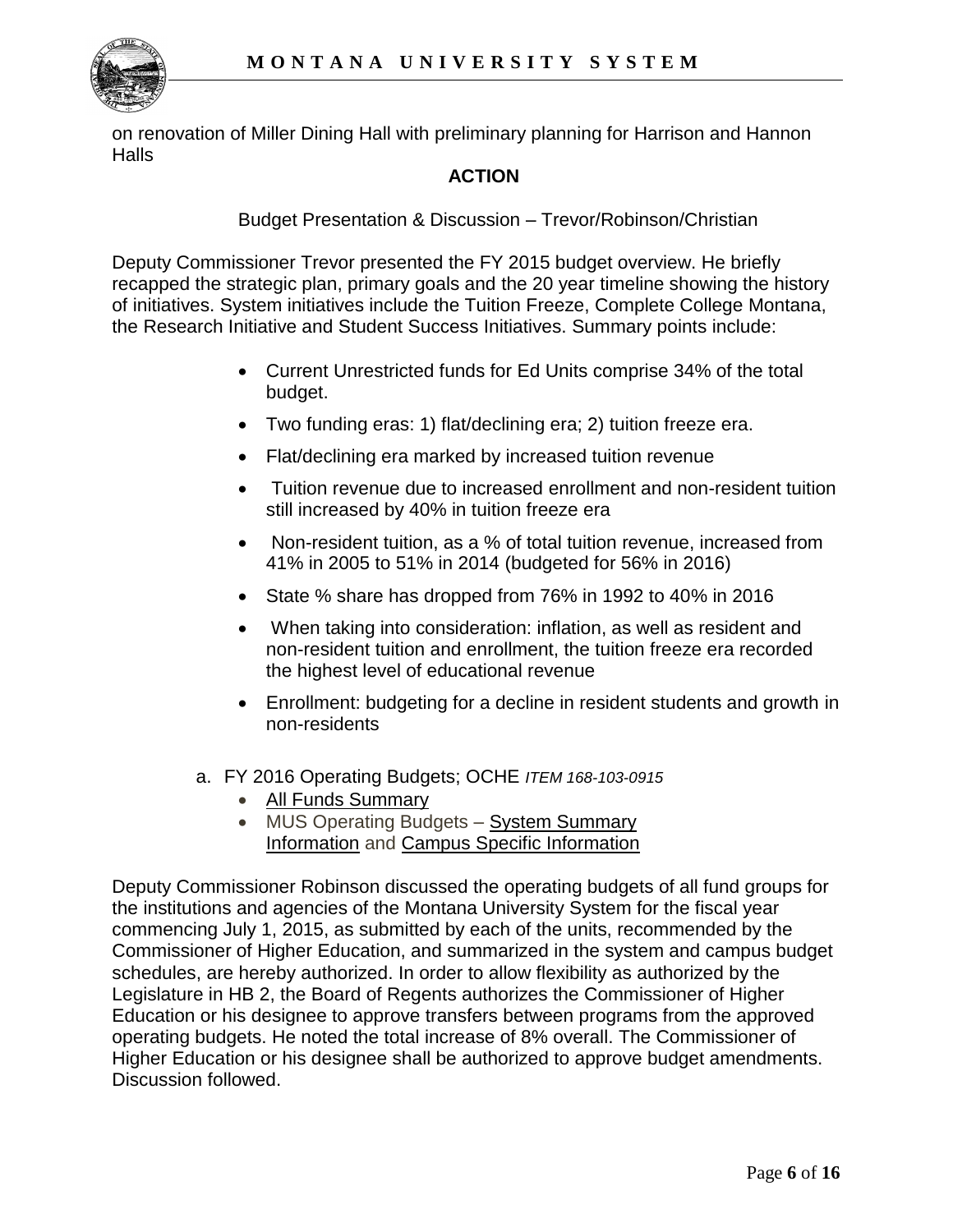

b. Request for Authorization to Appoint Members to the Fire Services Training Advisory Council; MSU-Cooperative Extension Service ITEM 168-2401-R0915

Deputy Commissioner Mick Robinson presented to the Board the request to appointment members to the Fire Services Training Advisory Council. Due to vacancies of permanent Directors in both the FSTS and MSU Extension in 2013, appointments were not made at that time. This request is for the appointment of Robert Brunelle and Jason Revisky to a four year term beginning September 15, 2015 and ending September 14, 2019, on the Fire Services Training Advisory Council. Also requested is the reappointment of the current FSTS Advisory Council members (Stephen Hester, Gary Mahugh, Williams Perrin and Keith Johnson) to fulfill their current terms which end in September 2017 and that Chris Hindoien and Dan Clark, whose terms expire in 2015, be reappointed to serve another term.

> c. Request for Authorization to Purchase Property – 2155 Analysis Drive, Bozeman MT; MSU-Bozeman *ITEM 168-2013-R0915 | Attachment #1 | Attachment #2 | Attachment #3 | Attachment #4 | Attachment #5*

Vice President of Finance – MSU, Terry Leist presented this item to the Board, Consistent with the provisions of MCA-18-2-102 (2) (c), Montana State University seeks authorization to purchase real property including land and building at 2155 Analysis Drive, Bozeman, Montana. He noted this was a time sensitive issue.

> d. Request for Authorization to Execute Financing for the Construction of Parking Facility and Purchase of Lab/Office Facilities; MSU-Bozeman *ITEM 168-2015-R0915 | Attachment #1 | Attachment #2 | Attachment #3*

Associate Vice President of Finance – MSU, Laura Humberger presented this item to Board; noting the request to adopt Resolutions for the issuance of Facilities Revenue Bonds for Montana State University (MSU) and authorize MSU and the Commissioner of Higher Education of the Montana University System to proceed with the issuance of debt in an amount up to \$11.5 million. Discussion followed.

Public Comment

Mr. Marco Ferro – Director of Public Policy MEA-MFT; expressed his deep concerns with DCC's budget and encouraged the board not to approve it.

Ms. Elizabeth Engebreston – UM Junior; spoke in support of the PLA initiative relative to the Veteran community. She spoke to the current process, joint transcript and current portfolio system. She noted the current burden it has on veteran students.

Meeting Recessed at 4:15pm

### **Thursday, September 17th**

Board Reconvened at 8:28am; Regent Sheehy was excused.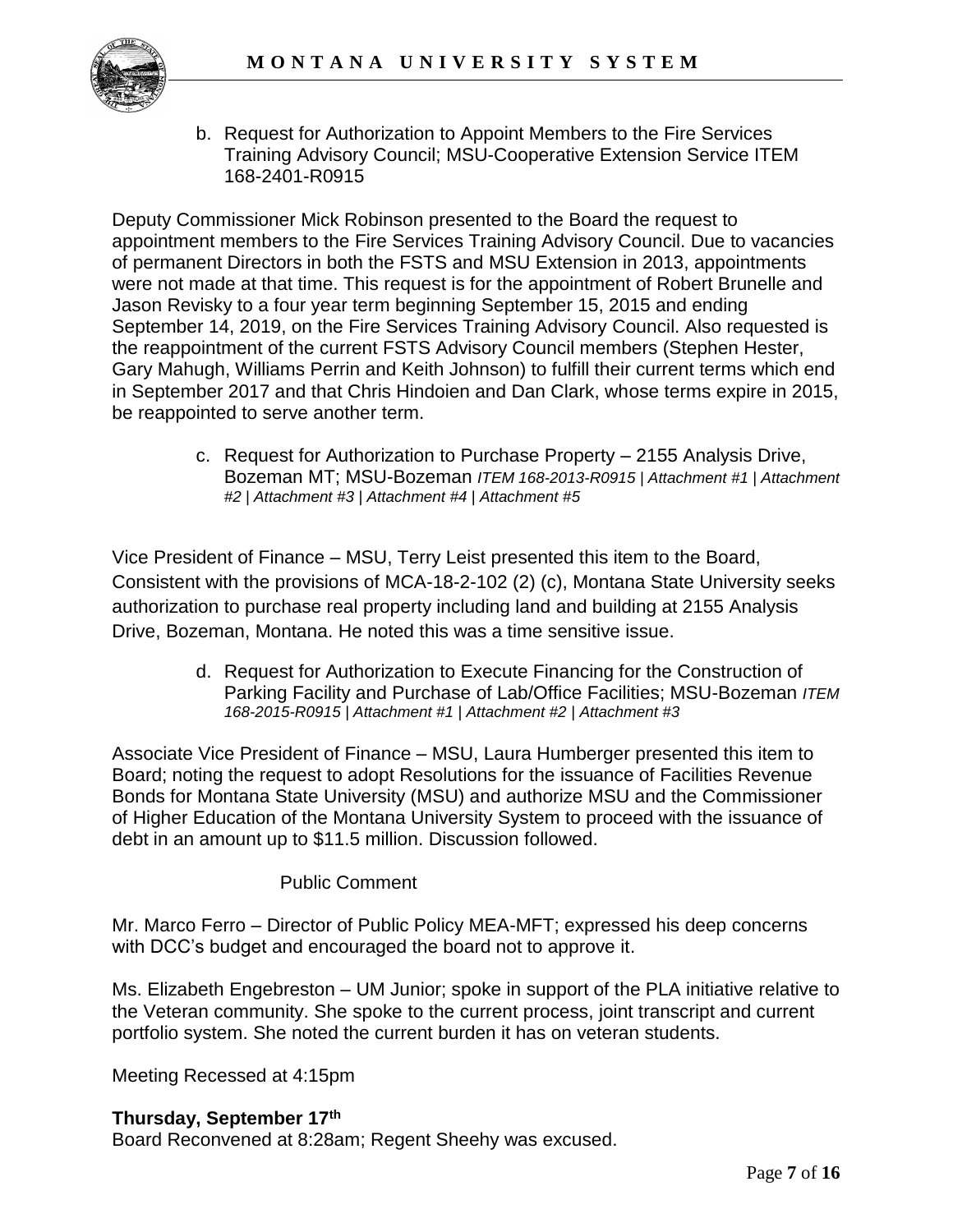

Board Education Topic – DNRC: Management of Trust Lands

Mr. Shawn Thomas presented to the Board on DNRC management of trust lands. He noted the University Trust beneficiaries which include MSU-Bozeman, UM-Missoula, MSU-Billings, UM-Western and MT Tech. He discussed the acreage of each trust land and noted that there are 11 different trusts that DNRC manages and public education is by far the largest. He discussed the breakdown further between different entities. He noted that the total acreage for all trusts has fluctuated through the years due to land sales, etc. Mineral acreage exceeds surface acreage because mineral estate has been retained when lands were sold. He discussed the FY 2015 net distributable revenues and where they went across the state in relation to the permanent fund balances. He noted that agriculture and grazing management is one of the larger areas of focus. In 2011 the land board changed the calculation fee for grazing rates. He discussed the timber management of revenue and the options to either save or designate the revenue. He discussed minerals management; noting that it is strongly declining as much of the land doesn't contain mineral materials. In addition the real estate management bureau, which does a lot of exciting things for the university system related to buying and selling of land to ultimately generate more revenue including management of residential leases and licensing. He discussed the trust and legacy interest as well as the gross revenue generate by program related to agriculture and grazing, forest, minerals and real estate. Discussion followed.

### Staff and Compensation Committee

### **CONSENT**

### Staff Items

- a. OCHE *ITEM 168-100-R0915*
- b. UM *ITEM 168-1000-R0915*
- c. MT Tech *ITEM 168-1500-R0915*
- d. UM Western *ITEM 168-1600-R0915*
- e. MSU *ITEM 168-2000-R0915*
- f. MSU Billings *ITEM 168*-*2700-R0915*
- g. MSU Northern *ITEM 168-2800-R0915*
- h. MSU Great Falls *ITEM 168-2900-R0915*
- i. MSU Extension *ITEM 168-2400-R0915*
- j. Policy 407 Employee Equity Interest June; MSU-Bozeman ITEM *168-2017- R0915 | Attachment #1*
- k. Policy 407 Employee Equity Interest Dickensheets; MSU-Bozeman ITEM *168-2018-R0915 | Attachment #1*
- l. Policy 407 Employee Equity Interest Babbitt; MSU-Bozeman ITEM *168- 2019-R0915 | Attachment #1*
- m. Policy 407 Employee Equity Interest Jutila; MSU-Bozeman ITEM *168- 2020-R0915 | Attachment #1*

Labor Agreements

a. MUS and AFSCME at MSU-Northern; OCHE *ITEM 168-108-R0915 | Attachment #1*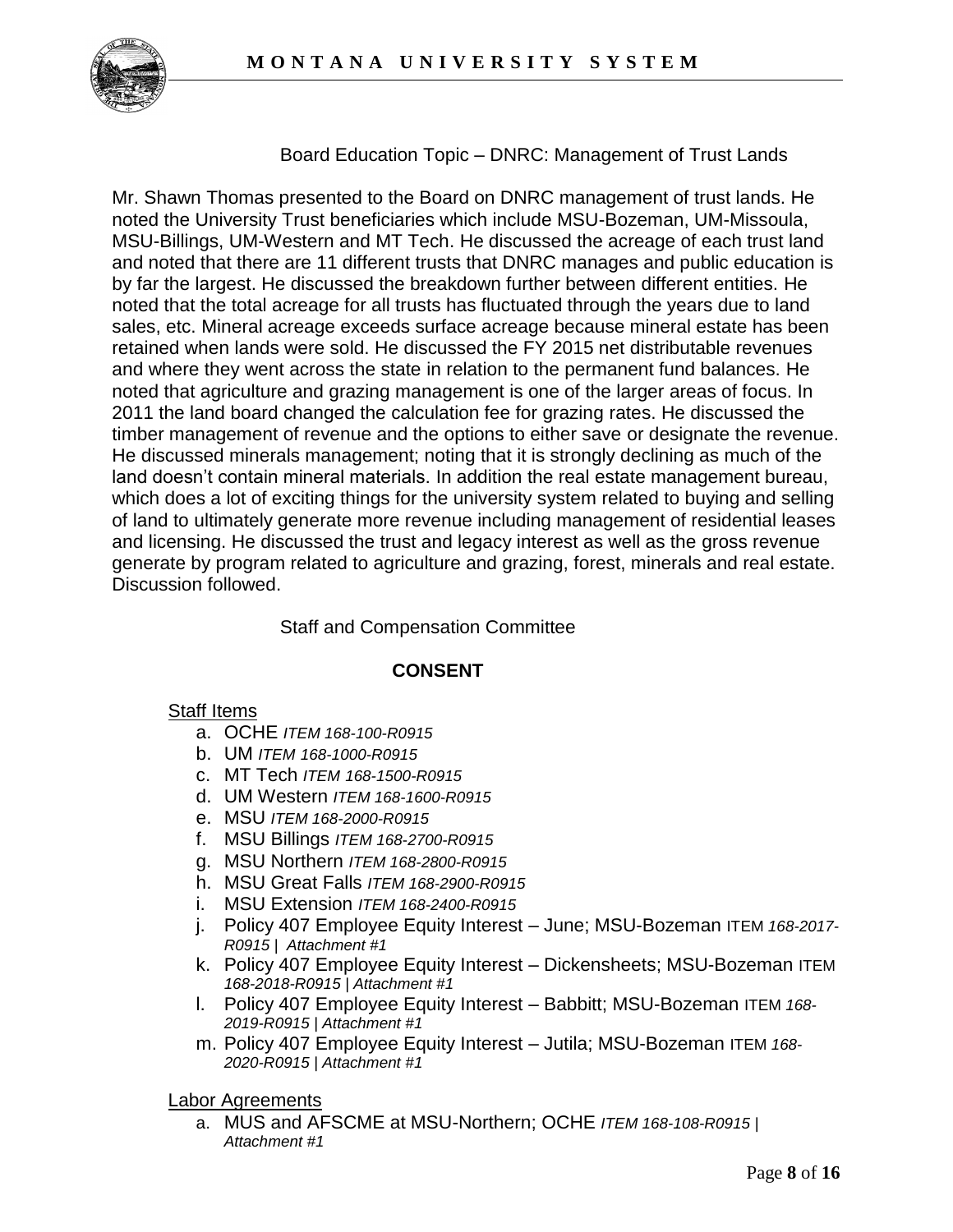

- b. MUS and AFSCME at MSU Miles City research lab; OCHE *ITEM 168-109- R0915 | Attachment #1*
- c. MUS and Teamsters at MSU; OCHE ITEM *168-110-R0915 | Attachment #1*
- d. MUS and IBEW; OCHE ITEM *168-111-R0915 | Attachment #1*
- e. MUS and Maintenance Painters; OCHE *ITEM 168-112-R0915 | Attachment #1*
- f. MUS and Carpenters; OCHE ITEM *168-113-R0915 | Attachment #1*
- g. MUS and MT Two-Year College Faculty Assoc.; OCHE *ITEM 168-114-R0915 | Attachment #1*
- h. MUS and MT Tech Faculty Assoc.; OCHE ITEM *168-115-R0915 | Attachment #1*

### Emeriti Faculty

- a. Bergman, UM-Missoula; *ITEM 168-1006-R0915*
- b. Borgmann, UM-Missoula; *ITEM 168-1007-R0915*
- c. Bradstock, UM-Missoula; *ITEM 168-1008-R0915*
- d. Bruce, UM-Missoula; *ITEM 168-1009-R0915*
- e. Dial, UM-Missoula; *ITEM 168-1010-R0915*
- f. Ford, UM-Missoula; *ITEM 168-1011-R0915*
- g. Gillison, UM-Missoula; *ITEM 168-1012-R0915*
- h. Hirstein, UM-Missoula; *ITEM 168-1013-R0915*
- i. Ikeda, UM-Missoula; *ITEM 168-1014-R0915*
- j. McRae, UM-Missoula; *ITEM 168-1015-R0915*
- k. Rabinovitch, UM-Missoula; *ITEM 168-1016-R0915*
- l. Smith, UM-Missoula; *ITEM 168-1017-R0915*
- m. Weidner, UM-Missoula; *ITEM 168-1018-R0915*
- n. James, Montana Tech; *ITEM 168-1501-R0915*
- o. Eckhoff, MSU-Bozeman; *ITEM 168-2001-R0915*
- p. Cunningham, MSU-Bozeman; *ITEM 168-2002-R0915*
- q. Watts, MSU-Bozeman; *ITEM 168-2003-R0915*
- r. Jenkins, MSU-Bozeman; *ITEM 168-2004-R0915*
- s. Wood, MSU-Bozeman; *ITEM 168-2005-R0915*
- t. Ward, MSU-Bozeman; *ITEM 168-2006-R0915*
- u. Benham, MSU-Bozeman; *ITEM 168-2007-R0915*
- v. Streeter, MSU-Billings; *ITEM 168-2701-R0915*
- w. Barfield, MSU-Billings; *ITEM 168-2702-R0915*

Deputy Commissioner McRae provided a brief overview of consent item. A. – I. focus on reappointment of personnel and awards of faculty tenure. Items j,k,l, and m are classic policy 407 items. He discussed the labor agreements listed, he noted that four items have not been ratified yet and suggested items d, e, f, and g from the labor agreement section should be brought back for final approval. Discussion followed.

#### **INFORMATION**

a. Collective bargaining and compensation update

Page **9** of **16** Deputy Commissioner McRae provided an overview of the three sections of the consent agenda. The staff items consist largely of reappointments of administrators whose contracts require board approval for the 2015-16 Academic Year. The reappointments are at current salary levels, although the board may choose to revisit the subject of an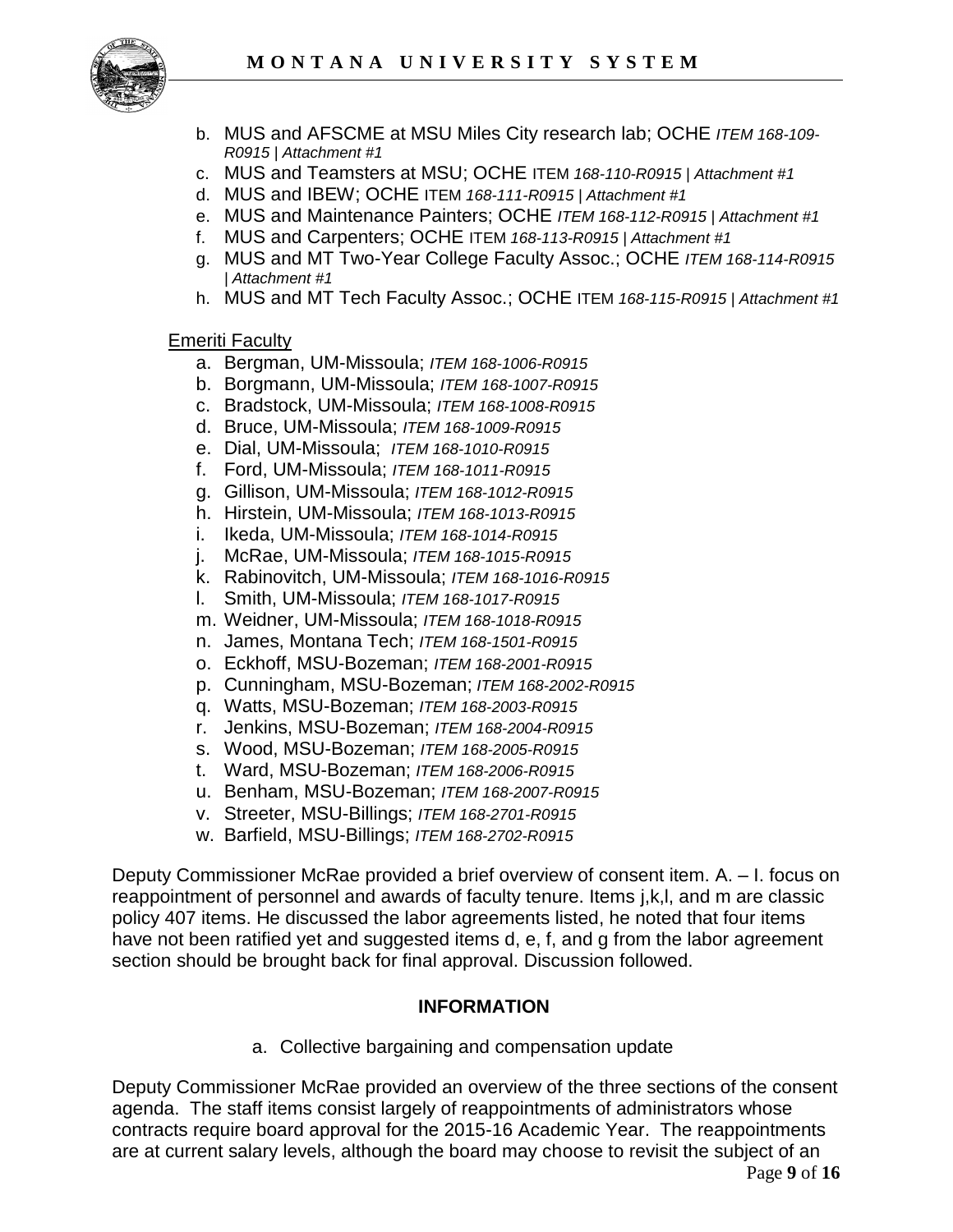

annual pay raises for system employees later in the year. The labor agreements include union-ratified agreements for faculty and staff that are subject to board approval. The staff agreements provide for wage increases of 50 cents per hour effective in January 2016 and January 2017. The faculty agreements provide for a general salary increase of 2% in January 2016 and January 2017. The board's collective bargaining teams are still bargaining with the majority of faculty and staff unions, with a goal of bringing more contract settlements to the board for approval in November and January. The professor emeriti section of the agenda places several nominations of faculty recognition before the board for regent approval. Generally, when faculty members retire, their peers and campus leaders review their service to students and the university and may recommend them for the distinguished title of professor emeriti.

Academic, Research and Student Affairs Committee

# **CONSENT**

- a. Level II Memorandum (from May submission)
- b. MRPIP Candidates; OCHE *ITEM 168-104-R0915*
- c. Honorary Doctorate; MSU Bozeman

# **ACTION**

a. PLA Policy; OCHE *ITEM 168-106-R0915 Attachment #1 | Attachment #2*

Ms. Sue Jones Director of Two-Year Mission Integration, Stephen Lodmell and Chancellor Nook presented, for approval, the new Policy 301.19 to implement and administer Prior Learning Assessment (PLA). This policy establishes the criteria for institutional oversight and implementation of PLA, outlines principles and assessment standards, and summarizes procedures. Additionally, the policy establishes procedures to evaluate PLA in the Montana University System. The Office of the Commissioner of Higher Education is charged with administration of the policy and development of procedures to administer PLA in accordance with Board policy. Discussion followed.

> b. Revision to Policy 401.1-Consulting Services-Faculty; OCHE *ITEM 168-107-R0915 Attachment #1*

Deputy Commissioner Cech presented this item to the Board; he noted that policy 401.1 – Consulting Services-Faculty currently requires all MUS campuses to prepare and submit an inventory of faculty consulting activities to the Office of the Commissioner of Higher Education by October 1 of each year. Changing the submission date for this annual report to December 31 will better align with campus reporting periods as these can run from September until mid-October. The later submission date will not affect any internal OCHE processes or procedures.

> c. Mission Statement and Vision Statement Revision; Great Falls College MSU *ITEM 168-2901-R0915*

Dean Wolff presented this item before the board, seeking approval of new vision and mission statements for Great Falls College Montana State University. Great Falls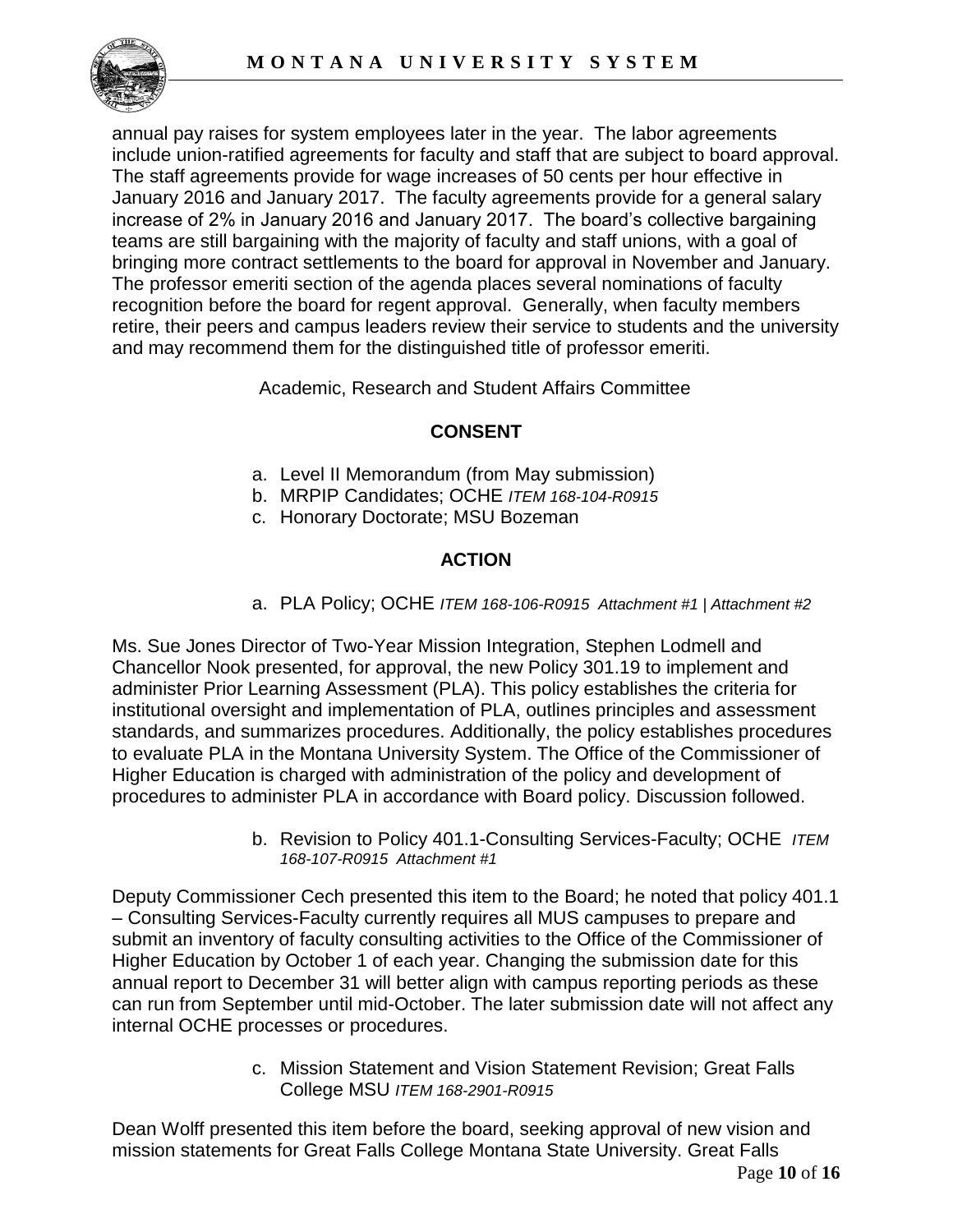

College MSU's current Vision Statement is: In the next decade, Great Falls College MSU will play a leading role in transforming the lives of our students, their communities, and the economic prosperity of Montana by responding to learner and community needs through the use of partnerships, innovation, outreach, and technology. Great Falls College MSU's current Mission Statement is: Our Mission is to foster the success of our students and their communities through innovative, flexible learning opportunities for people of all ages, backgrounds, and aspirations resulting in self-fulfillment and competitiveness in an increasingly global society.

# **INFORMATION**

a. SLOAN Presentation

Dr. Aaron Thomas (Associate Professor of Chemistry and Director of Indigenous Research and STEM Education, UM) and Grad Students: Ranalda Tsosie (UM); Shanara Spang-Gion (Montana Tech); Lisa Lone Fight (MSU) presented on SLOAN scholars; Sloan indigenous graduate partnership. This program assists American Indian and Alaska Native students to succeed in graduate study in the sciences, technology, engineering and mathematics (STEM) fields. The Sloan Foundation funds Master's and Doctoral degree scholarships for American Indian and Alaska Native students. The goal of the program is: to strengthen and expand successful initiatives to recruit, train, and graduate American Indian and Alaska Native students in STEM disciplines. They discussed the history of this program noting is was established in 1934 by Alfred Pritchard Sloan Jr. The Foundation makes grants in support of original research and education in science, technology, engineering, mathematics and economic performance. They discussed the SLOAN project in relation to Montana; noting that it began in 2005 with UM and Tech with MSU joining in 2011. Graduates of the program include: 20 students at UM, 7 at Tech, and 3 at MSU. There are also 6 Ph.D. graduates at UM. There are 26 students currently in the Sloan Program in the MUS with 5 new students this year. Students spoke of their own experiences and noted their appreciation of the SLOAN project.

- b. EverFi Update
	- Substance Abuse Prevention Report; MSU *Attachment #1*

Mr. Ron Muffick, Director of Student Services provided an update to the Board on Ever-Fi. He reminded them Ever-fi is a collection of online tutorials which address the issues of: Alcohol/Drug use – AlcoholEdu; Sexual Assault Awareness – Haven/PETSA at UM. He noted the purposes is to better educate students in the areas of: increased awareness, behavior changes, communication and consent, consequences of alcohol/drug use, risk awareness, bystander intervention, campus policies and available support resources, assist with compliance with Title IX and Clery Act requirements, financial management, budgeting and student debt. He noted that 10,959 students participated in AY 14-15. Next steps include: an analysis of data, climate surveys and best practices.

Dr. Chris Kearns and Dr. Matt Caires of MSU presented on the President's Commission on Substance Abuse Prevention. They noted this initiative began as an opportunity to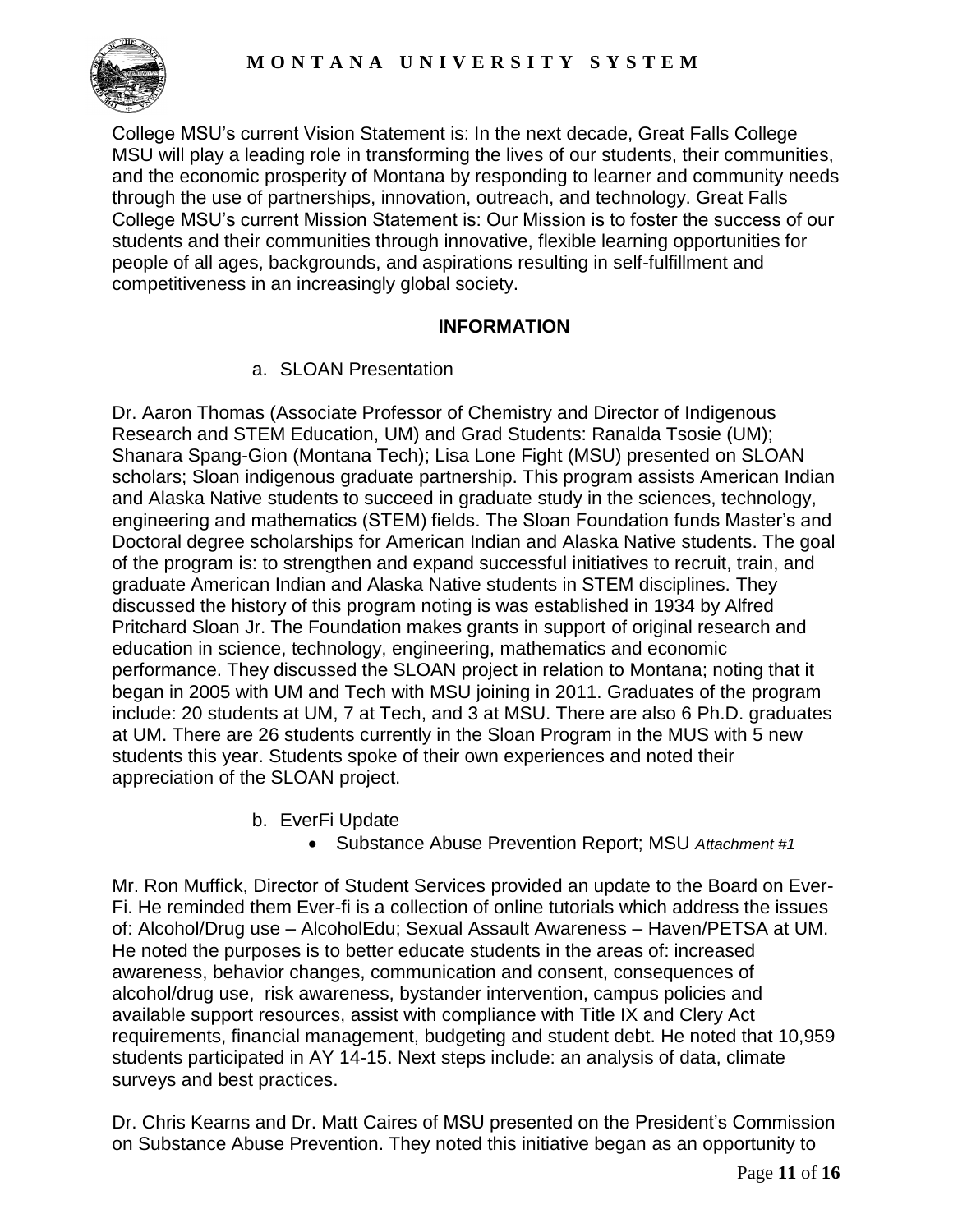update and redesign our approach to a perennial campus problem and to be proactive rather than reactive as well as leverage new data, processes, and partnerships. Next steps were discussed and include: gaining input from the campus, community, and stakeholders; finalize draft recommendations for consideration and to develop a work plan for select recommendations. Discussion followed. Commissioner Christian spoke in support of this initiative and encouraged it to be elevated to a system-wide approach.

c. Online Learning Report

Deputy Commissioner Cech noted this update comes in each September as an update on the number of online programs across Montana.

d. Accreditation Report

Deputy Commissioner Cech noted this report shows that all campuses are on schedule with their NWCCU review schedules. Currently all campuses are accredited by NWCCU and moved to the revised standards.

e. Level II Memorandum (for action in November)

Deputy Commissioner Cech discussed the process behind these approvals; noting these items are being presented now as information and will be listed on the upcoming November agenda for final action by the board.

f. Notifications & Level I Approvals

Deputy Commissioner Cech discussed the process behind these approvals; noting that they include minor changes and are approved at the Commissioner's Office via direction of the board.

ARSA committee concluded at: 11:40am

Committee Reports & Action

### **Administrative, Budget, & Audit Oversight Committee**

### **CONSENT**

- a. Distribution of Timber Sales Revenue; OCHE *ITEM 168-102-R0915 | Attachment #1*
- b. Revision to BOR Policy 920.1 Information Technology and Telecommunications Equipment and Contracts; Purchase or Procurement; OCHE *ITEM 168-105-R0915 | Attachment #1*
- c. Request for Authorization to Enter into an Operating Agreement with the UMW Foundation; UM-Western *ITEM 168-1601-R0915 | Attachment #1*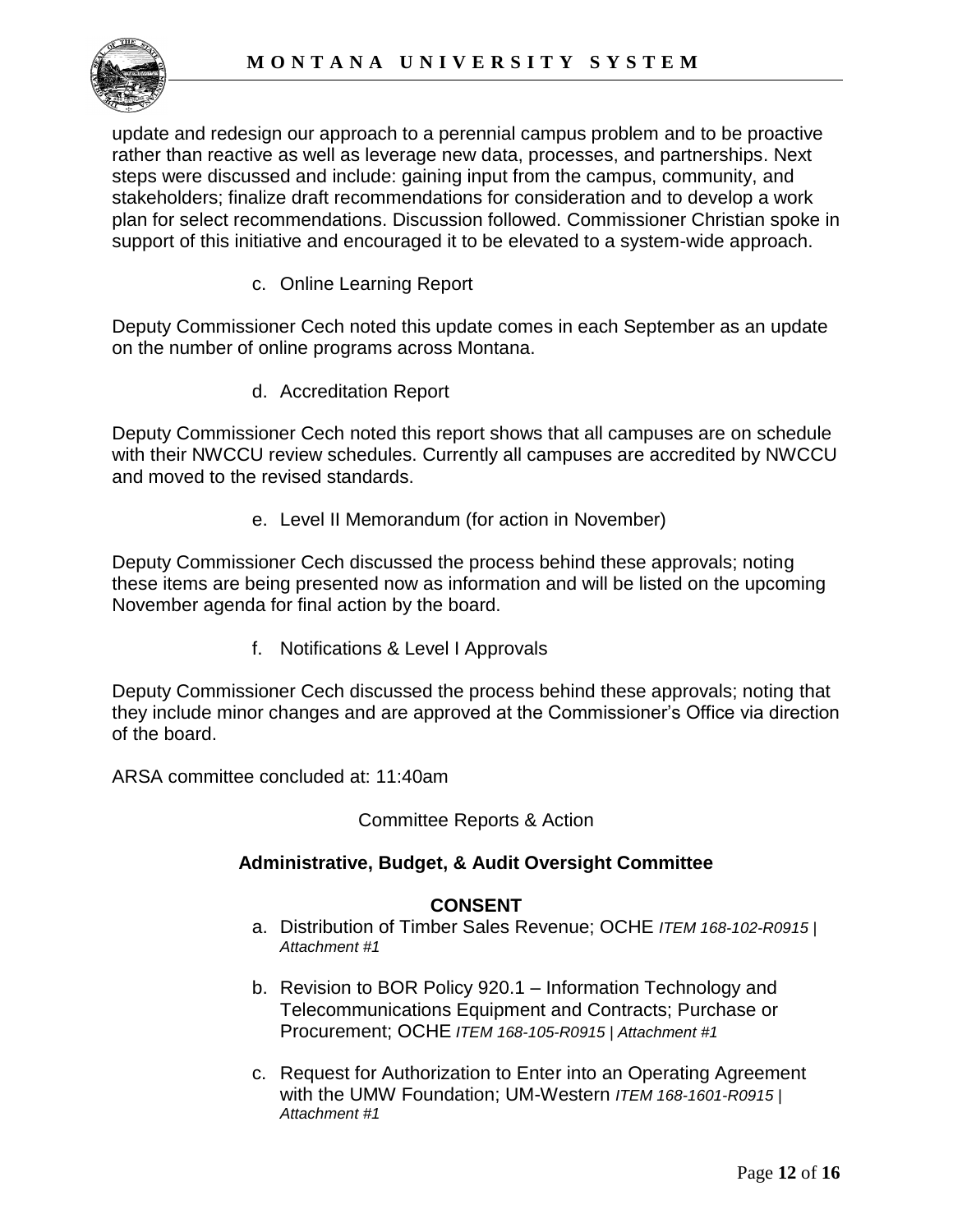

- d. Request for Authorization to Extend Authority to Construct, Maintain, Repair and Replace New and Existing Parking, Street and Access Facilities; MSU-Bozeman *ITEM 168-2008-R0915 | Attachment #1*
- e. Request for Authorization to Acquire Real Property 2722 Normal Avenue, Billings; MSU-Billings *ITEM 168-2703-R0915 | Attachment #1*

Motion for approval of consent items a.-e. was made by Regent Johnstone; motion passed 5-0 (Regent Sheehy was excused).

## **ACTION**

- a. FY 2016 Operating Budgets; OCHE *ITEM 168-103-0915*
- All Funds Summary
- MUS Operating Budgets System Summary Information and Campus Specific Information

Motion for approval of Action item a. Item 168-103-0915 was made by Regent Johnstone; motion passed 5-0 (Regent Sheehy was excused). Discussion followed about Dawson Community College's budget; OCHE agreed to report back on this at the November meeting.

> b. Request for Authorization to Appoint Members to the Fire Services Training Advisory Council; MSU-Cooperative Extension Service ITEM 168-2401-R0915

Motion for approval of Action item b. Item 168-2401-R0915 was made by Regent Albrecht; motion passed 5-0 (Regent Sheehy was excused).

> c. Request for Authorization to Purchase Property – 2155 Analysis Drive, Bozeman MT; MSU-Bozeman *ITEM 168-2013-R0915 | Attachment #1 | Attachment #2 | Attachment #3 | Attachment #4 | Attachment #5*

Motion for approval of Action item c. Item 168-2013-R0915 was made by Regent Johnstone; Discussion followed. Motion passed 5-0 (Regent Sheehy was excused).

> d. Request for Authorization to Execute Financing for the Construction of Parking Facility and Purchase of Lab/Office Facilities; MSU-Bozeman *ITEM 168-2015-R0915 | Attachment #1 | Attachment #2 | Attachment #3*

Motion for approval of Action item d. Item 168-2015-R0915 was made by Regent Johnstone; motion passed 4-0 (Regent Nystuen abstained).

### **Staff and Compensation Committee**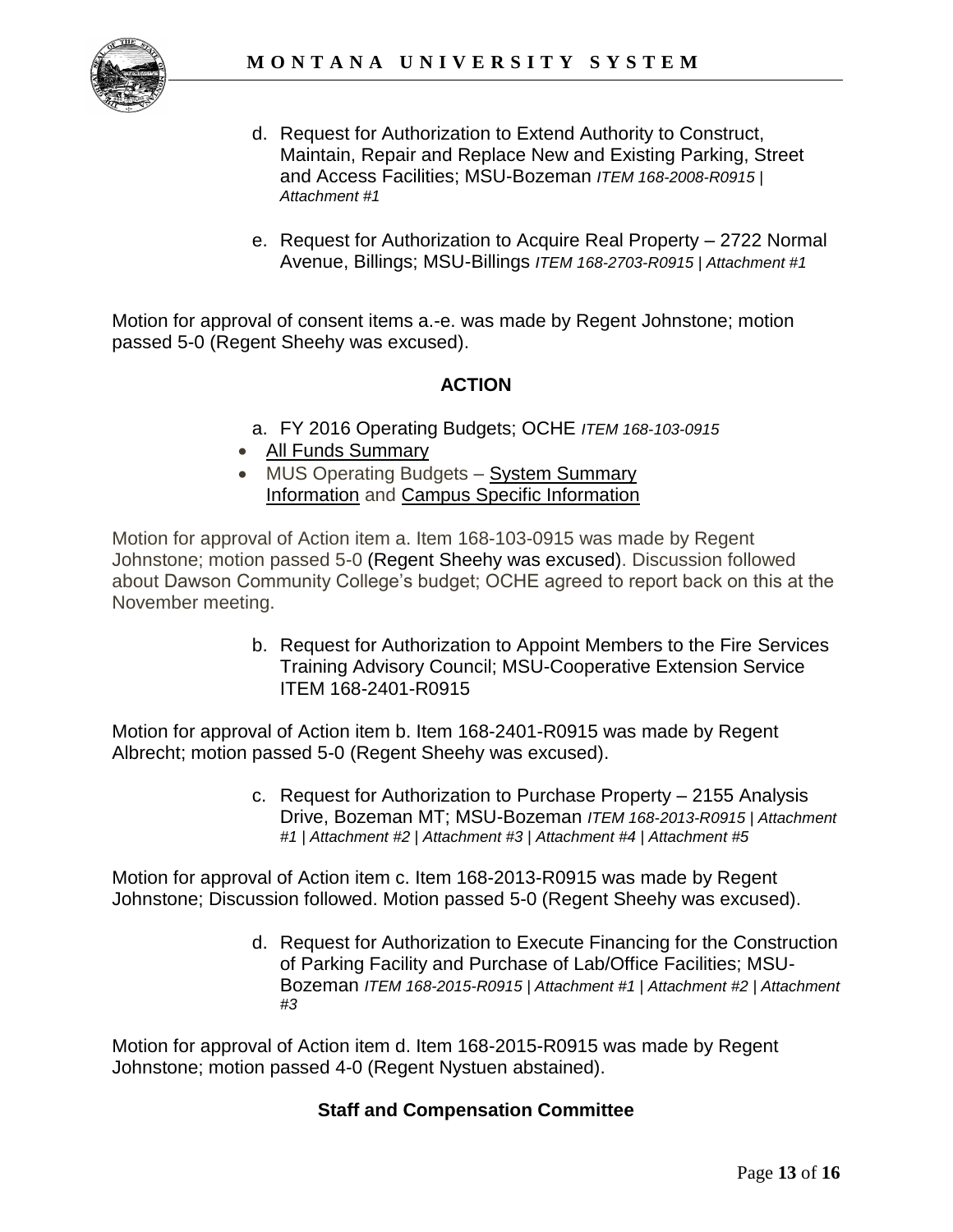

# **CONSENT**

## Staff Items

- a. OCHE *ITEM 168-100-R0915*
- b. UM *ITEM 168-1000-R0915*
- c. MT Tech *ITEM 168-1500-R0915*
- d. UM Western *ITEM 168-1600-R0915*
- e. MSU *ITEM 168-2000-R0915*
- f. MSU Billings *ITEM 168*-*2700-R0915*
- g. MSU Northern *ITEM 168-2800-R0915*
- h. MSU Great Falls *ITEM 168-2900-R0915*
- i. MSU Extension *ITEM 168-2400-R0915*
- j. Policy 407 Employee Equity Interest June; MSU-Bozeman ITEM *168-2017- R0915 | Attachment #1*
- k. Policy 407 Employee Equity Interest Dickensheets; MSU-Bozeman ITEM *168-2018-R0915 | Attachment #1*
- l. Policy 407 Employee Equity Interest Babbitt; MSU-Bozeman ITEM *168- 2019-R0915 | Attachment #1*
- m. Policy 407 Employee Equity Interest Jutila; MSU-Bozeman ITEM *168- 2020-R0915 | Attachment #1*

#### Labor Agreements

- a. MUS and AFSCME at MSU-Northern; OCHE *ITEM 168-108-R0915 | Attachment #1*
- b. MUS and AFSCME at MSU Miles City research lab; OCHE *ITEM 168-109- R0915 | Attachment #1*
- c. MUS and Teamsters at MSU; OCHE ITEM *168-110-R0915 | Attachment #1*
- d. MUS and IBEW; OCHE ITEM *168-111-R0915 | Attachment #1*
- e. MUS and Maintenance Painters; OCHE *ITEM 168-112-R0915 | Attachment #1*
- f. MUS and Carpenters; OCHE ITEM *168-113-R0915 | Attachment #1*
- g. MUS and MT Two-Year College Faculty Assoc.; OCHE *ITEM 168-114-R0915 | Attachment #1*
- h. MUS and MT Tech Faculty Assoc.; OCHE ITEM *168-115-R0915 | Attachment #1*

#### Emeriti Faculty

- a. Bergman, UM-Missoula; *ITEM 168-1006-R0915*
- b. Borgmann, UM-Missoula; *ITEM 168-1007-R0915*
- c. Bradstock, UM-Missoula; *ITEM 168-1008-R0915*
- d. Bruce, UM-Missoula; *ITEM 168-1009-R0915*
- e. Dial, UM-Missoula; *ITEM 168-1010-R0915*
- f. Ford, UM-Missoula; *ITEM 168-1011-R0915*
- g. Gillison, UM-Missoula; *ITEM 168-1012-R0915*
- h. Hirstein, UM-Missoula; *ITEM 168-1013-R0915*
- i. Ikeda, UM-Missoula; *ITEM 168-1014-R0915*
- j. McRae, UM-Missoula; *ITEM 168-1015-R0915*
- k. Rabinovitch, UM-Missoula; *ITEM 168-1016-R0915*
- l. Smith, UM-Missoula; *ITEM 168-1017-R0915*
- m. Weidner, UM-Missoula; *ITEM 168-1018-R0915*
- n. James, Montana Tech; *ITEM 168-1501-R0915*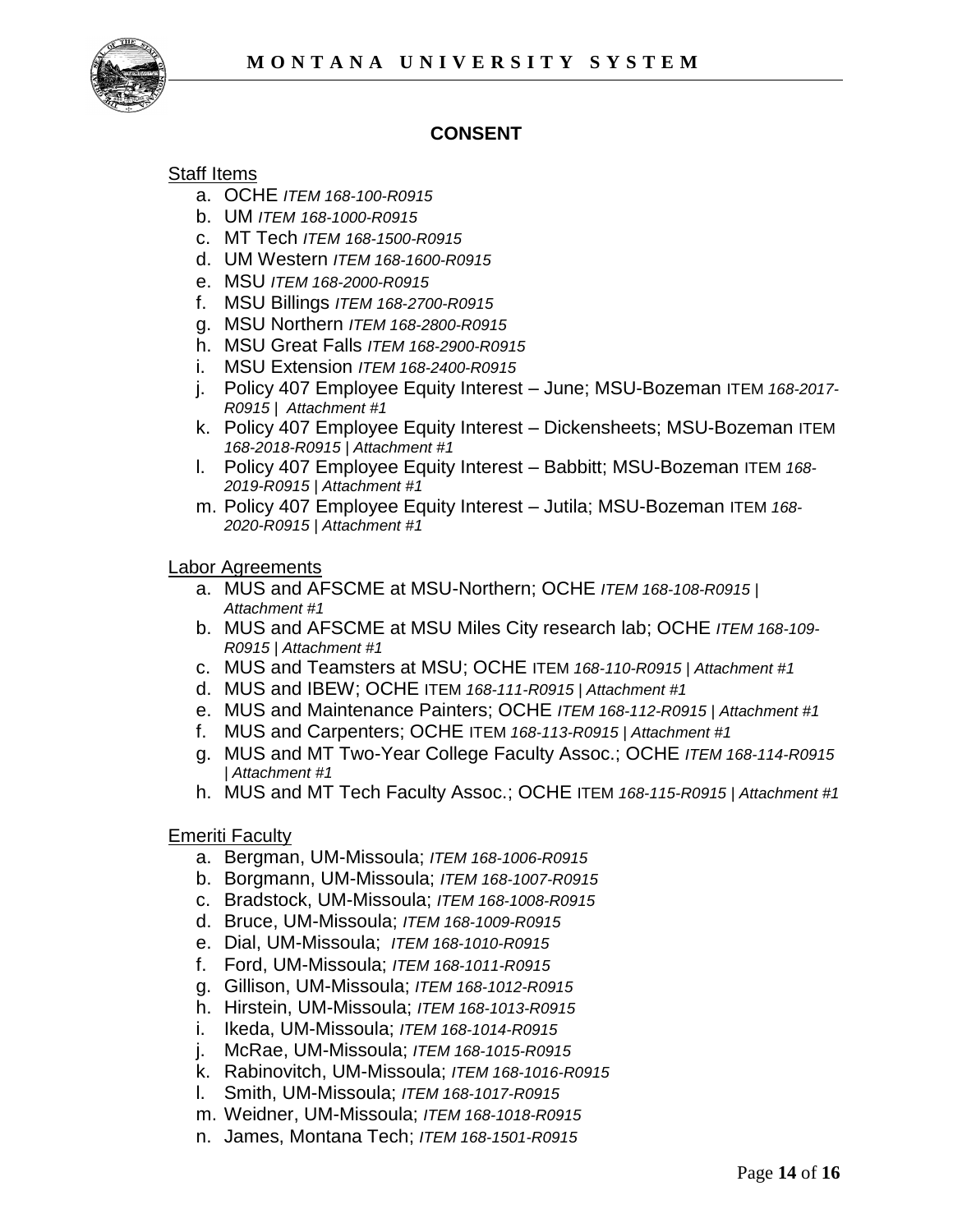

- o. Eckhoff, MSU-Bozeman; *ITEM 168-2001-R0915*
- p. Cunningham, MSU-Bozeman; *ITEM 168-2002-R0915*
- q. Watts, MSU-Bozeman; *ITEM 168-2003-R0915*
- r. Jenkins, MSU-Bozeman; *ITEM 168-2004-R0915*
- s. Wood, MSU-Bozeman; *ITEM 168-2005-R0915*
- t. Ward, MSU-Bozeman; *ITEM 168-2006-R0915*
- u. Benham, MSU-Bozeman; *ITEM 168-2007-R0915*
- v. Streeter, MSU-Billings; *ITEM 168-2701-R0915*
- w. Barfield, MSU-Billings; *ITEM 168-2702-R0915*

Motion for approval was made by Regent Johnstone for the consent agenda with the exception of items d. – Item 168-111-R0915; item e – Item 168-112-R0915; item f – Item 168-113-R0915, and item g. - Item 168-114-R0915 of the labor agreement section. Motion passed 5-0 (Regent Sheehy was excused).

### **Academic, Research and Student Affairs Committee**

### **CONSENT**

- a. Level II Memorandum (from May submission)
- b. MRPIP Candidates; OCHE *ITEM 168-104-R0915*
- c. Honorary Doctorate; MSU Bozeman

Motion for approval of the consent agenda was made by Regent Albrecht; motion passed 5-0 (Regent Sheehy was excused).

### **ACTION**

a. PLA Policy; OCHE *ITEM 168-106-R0915 Attachment #1 | Attachment #2*

Motion for approval of Action item a. – Item 168-106-R0915 was made by Regent Hohman; motion passed 5-0 (Regent Sheehy was excused).

> b. Revision to Policy 401.1-Consulting Services-Faculty; OCHE *ITEM 168-107-R0915 Attachment #1*

Motion for approval of Action item b. – Item 168-107-R0915 was by Regent Nystuen; motion passed 5-0 (Regent Sheehy was excused).

> c. Mission Statement and Vision Statement Revision; Great Falls College MSU *ITEM 168-2901-R0915*

Motion for approval of Action item c. – Item 168-2901-R0915 was made by Regent Albrecht; motion passed 5-0 (Regent Sheehy was excused).

Appeals

• Student Appeal #1- Residency Status

No motion was made; therefore, the student appeal was denied and the